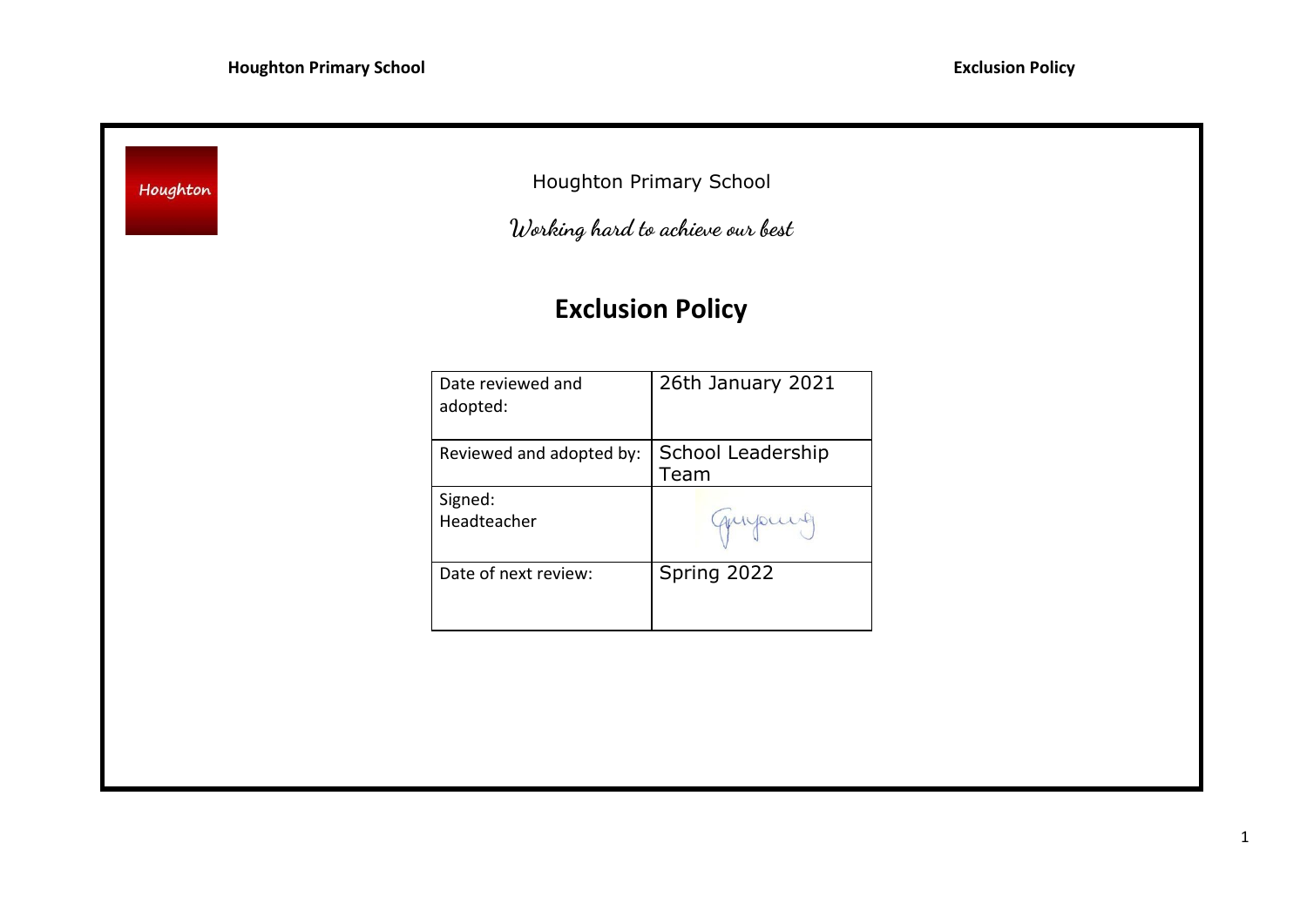# **Houghton Primary School Exclusion Policy**

### **Rationale**

This policy deals with the policy and practice which informs the School's use of exclusion. It is underpinned by the shared commitment of all members of the School community to achieve the aim of ensuring the safety and well-being of all members of the School community, and to maintain an appropriate educational environment in which all can learn and succeed;

## **Introduction**

The decision to exclude a student will be taken in the following circumstances:

- a) In response to a serious breach of the School's Behaviour Policy
- b) If allowing the pupil to remain in School would seriously harm the education or welfare of the pupil or others in the School.

Exclusion is an extreme sanction and is only administered by the Headteacher (or, in the absence of the Head, the designated senior leader who is acting in that role).

Exclusion, whether fixed term or permanent may be used for any of the following behaviours:

- Verbal abuse to Staff and others
- Verbal abuse to students
- Physical abuse to/attack on Staff
- Physical abuse to/attack on students
- Indecent behaviour
- Damage to property
- Misuse of illegal drugs
- Misuse of other substances
- **Theft**
- Serious actual or threatened violence against another student or a member of staff.
- Sexual abuse or assault.
- Supplying an illegal drug.

- Carrying an offensive weapon.
- Arson.
- Unacceptable behaviour which has previously been reported and for which School sanctions and other interventions have not been successful in modifying the student's behaviour.

This is not an exhaustive list and there may be other situations where the Headteacher makes the judgment that exclusion is an appropriate sanction.

## **Exclusion procedure**

Most exclusions are of a fixed term nature and are of short duration (usually between one and three days). The DfE regulations allow the Headteacher to exclude a student for one or more fixed periods not exceeding 45 school days in any one school year.

The Governors have established arrangements to review promptly all permanent exclusions from the School and all fixed term exclusions that would lead to a pupil being excluded for over 15 days in a school term or missing a public examination.

The Governors have established arrangements to review fixed term exclusions which would lead to a student being excluded for over five days but not over 15 days in a school term where a parent has expressed a wish to make representations.

Following exclusion parents are contacted immediately where possible. A letter will be sent by email or post giving details of the exclusion and the date the exclusion ends. Parents have a right to make representations to the Governing Body and the Local Authority as directed in the letter.

A return to School meeting will be held following the expiry of the fixed term exclusion and this will involve a member of the Senior Leadership Team and/or the Headteacher and other staff where appropriate.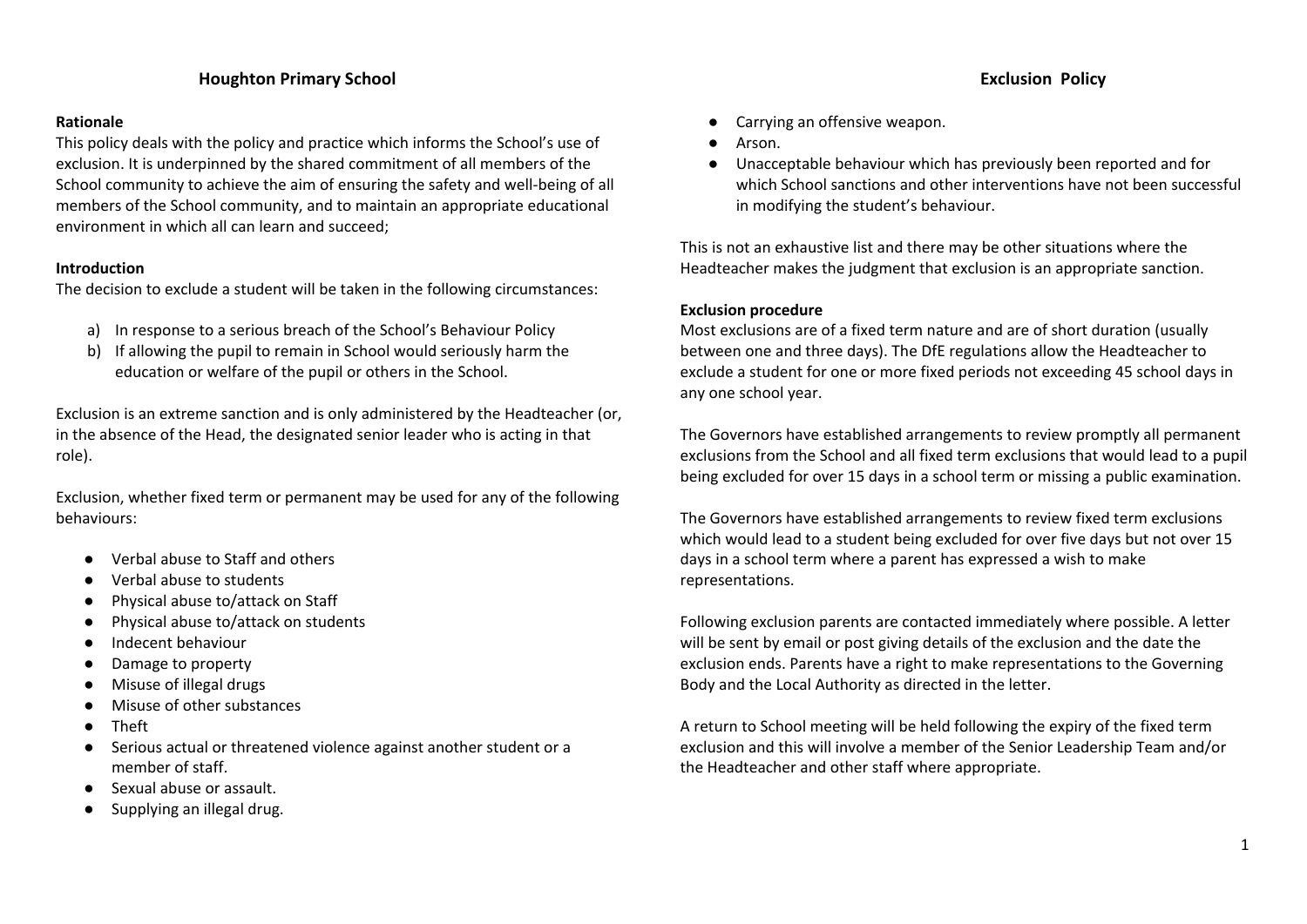# **Houghton Primary School Exclusion Policy**

During the course of a fixed term exclusion where the pupil is to be at home, parents are advised that the pupil is not allowed on the School premises, and that daytime supervision is their responsibility, as parents/guardians.

## **Permanent Exclusion**

The decision to exclude a student permanently is a serious one. There are two main types of situation in which permanent exclusion may be considered;

- 1. A final, formal step in a concerted process for dealing with disciplinary offences following the use of a wide range of other strategies, which have been used without success. It is an acknowledgement that all available strategies have been exhausted and is used as a last resort. This would include persistent and defiant misbehaviour including bullying (which would include racist or homophobic bullying) or repeated possession and or use of an illegal drug on School premises.
- 2. In a situation where there are exceptional circumstances and it is not appropriate to implement other strategies and where it could be appropriate to permanently exclude a student for a first or 'one off' offence. These might include:
	- Serious actual or threatened violence against another student or a member of staff.
	- Sexual abuse or assault.
	- Supplying an illegal drug.
	- Carrying an offensive weapon \*
	- Arson.

The School will consider police involvement for any of the above offences.

*\* Offensive weapons are defined in the Prevention of Crime Act 1953 as "any article made or adapted for causing injury to the person; or intended by the person having it with him for such use by him."*

These instances are not exhaustive but indicate the severity of such offences and the fact that such behaviour seriously affects the discipline and wellbeing of the School.

## **General factors the School considers before making a decision to exclude**

Exclusion will not be imposed instantly unless there is an immediate threat to the safety of others in the School or the student concerned. Before deciding whether to exclude a student either permanently or for a fixed period the Head will:

- Ensure appropriate investigations have been carried out.
- Consider all the evidence available to support the allegations taking into account the Pupil Behaviour Policy and equalities policies.
- Allow the student to give her/his version of events.
- Check whether the incident may have been provoked for example by one-off incidences of intimidation or harassment or any form of bullying.

If the Head is satisfied that on the balance of probabilities the student did what he or she is alleged to have done, exclusion will be the outcome.

### **Exercise of discretion**

In reaching a decision, the Head will always look at each case on its own merits.

Therefore, a tariff system, fixing a standard penalty for a particular action, is both unfair and inappropriate.

In considering whether permanent exclusion is the most appropriate sanction, the Head will consider;

- a) the gravity of the incident, or series of incidents, and whether it constitutes a serious breach of the School's Behaviour Policy and
- b) the effect that the pupil remaining in the School would have on the education and welfare of other students and staff.